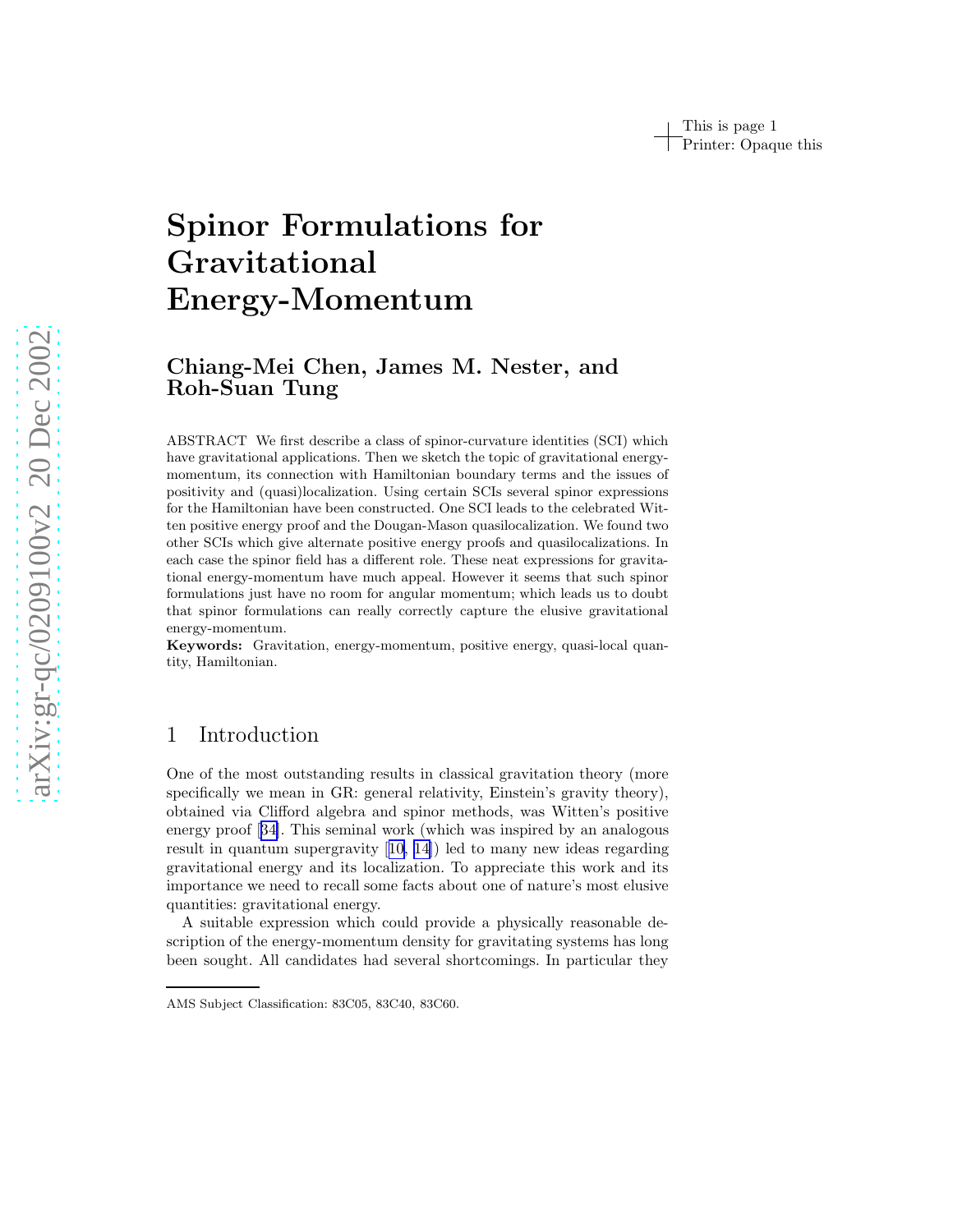violated a fundamental theoretical requirement—that gravitational energy should be positive—as well as requirements concerning localization and reference frame independence. Since Witten's positive energy proof (unlike the earlier indirect proof of Schoen and Yau [\[30](#page-13-0)]) can be understood in terms of the Hamiltonian, the Hamiltonian density associated with this proof provides a locally positive localization—and thus has real promise as a truly physical energy-momentum density for gravitational fields. To fulfill this promise certain features need further consideration; an outstanding one concerns the role of—and even the need for—the spinor field, which seemed rather mysterious.

Here we give a survey (further details can be found in the references) of three (classical, commuting, non-supersymmetric) spinor/Clifford algebra formulations of the GR Hamiltonian known to us. We examine the underlying mathematics (spinor-curvature identities), outline their associated positive energy proofs and energy-momentum quasilocalizations, and note the various distinct roles of the spinor field. Although they give good expressions for energy-momentum, these spinor expressions do not seem to have to the proper qualities for giving a good description of relativistic angular momentum. Hence they apparently do not succeed in giving a full physical description for the energy-momentum density of asymptotically flat gravitating systems.

The plan of this work is as follows. In section 2 we present our notation and conventions for geometric objects, forms, the Dirac algebra, spinors, and "Clifforms". In section 3 a succinct presentation of a class of spinor curvature identities is given; three special cases which have gravitational applications are noted. Then in section 4 the topic of gravitational energymomentum is discussed; we note the fundamental theoretical requirement of positivity (finally proved over 20 years ago) and the still outstanding issue of the localization (or quasi-localization) of gravitational energy-momentum. In section 5 we explain the Hamiltonian approach to energy-momentum, noting the important roles played by the Hamiltonian boundary term; the standard "ADM" Hamiltonian (albeit in non-standard variables) for GR along with a good choice of boundary term (which necessarily requires reference values) are presented. In section 6 we consider three alternate GR Hamiltonians obtained via certain spinor curvature identities along with suitable associated spinor field reparameterizations. The first leads to the celebrated Witten positive energy proof; it also gives the famous Dougan-Mason energy-momentum quasilocalization. The second alternate Hamiltonian uses  $SU(2)$  spinors (i.e., the spinors of 3-dimensional space) in a way similar to, but distinct from, the first case; it yields another proof and quasilocalization. The third alternative is fundamentally quite different; unlike the former cases (where the spinor field was introduced as an alternate reparameterization of the Hamiltonian) now the spinor field enters into the Lagrangian as a dynamic physical field; this case yields yet another positivity proof and quasilocalization. The following section 7 notes that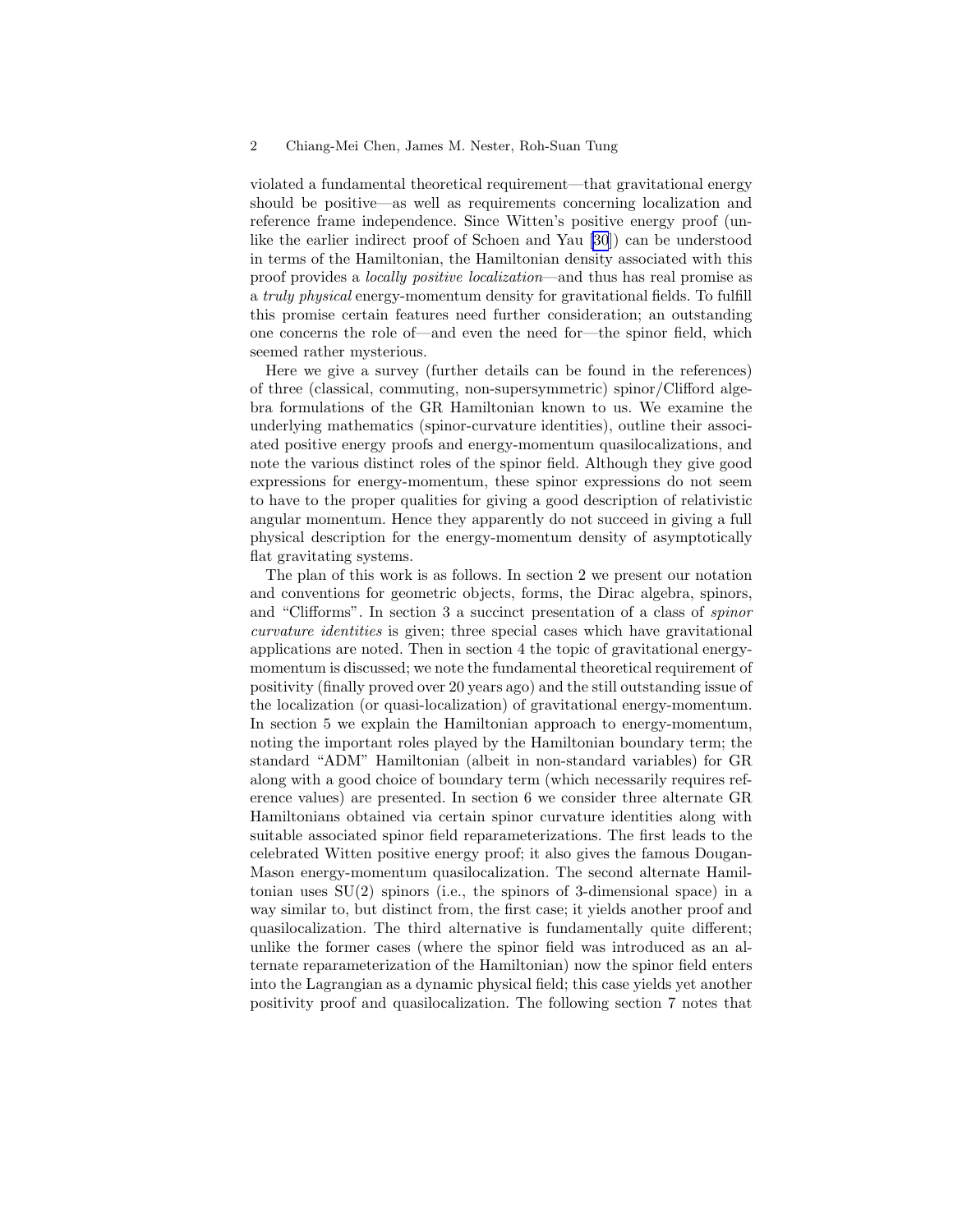(i) the spinor formulations have the extremely nice property of not requiring any explicit reference values, (ii) in all cases the Hamiltonian boundary variation principle reveals the associated boundary conditions, and (iii) the various distinct roles played by the spinor fields in these three formulations. In section 8 consideration is given to the other conserved quantities of an asymptotically flat space: angular momentum and the center-of-mass moment. The key role played by a certain type of term in the conventional Hamiltonian and the absence of this type of term in all of the aforementioned spinor formulations is noted. The concluding section summarizes the virtues of the spinor Hamiltonian expressions; we note, however, that the limitation in connection with angular momentum and especially the centerof-mass moment raises grave doubts as to whether these spinor formulations are really properly representing the physics of gravitating systems.

## 2 Conventions

Geometry (especially with a metric compatible connection, as is assumed here) can be conveniently described using differential forms. The basis oneforms  $\vartheta^{\mu} := e^{\mu}{}_i dx^i$  (dual to the basis vectors  $e_{\nu}$ ) are chosen to be orthonormal (and are generally non-holonomic). The metric is then given by  $g = g_{\mu\nu}\partial^{\mu}\otimes \partial^{\nu}$  with  $g_{\mu\nu}$  constant. (We will not need the coordinate frame metric components  $g_{ij} = g_{\mu\nu} e^{\mu} i e^{\nu} j$ . The connection is described by the one-form  $\Gamma^{\mu\nu} = \Gamma^{\mu\nu}{}_i dx^i$ . Because of the metric compatibility condition (and the the frame type choice) the connection one-form is antisymmetric:  $\Gamma^{\mu\nu} \equiv \Gamma^{[\mu\nu]}$ . In general the connection may have torsion, which is neatly described by the 2-form field

$$
T^{\mu} := D\vartheta^{\mu} := d\vartheta^{\mu} + \Gamma^{\mu}{}_{\nu} \wedge \vartheta^{\nu} = (1/2)T^{\mu}{}_{\alpha\beta}\vartheta^{\alpha} \wedge \vartheta^{\beta}.
$$
 (2.1)

The curvature is also described by a 2-form field:

$$
R^{\alpha}{}_{\beta} := d\Gamma^{\alpha}{}_{\beta} + \Gamma^{\alpha}{}_{\gamma} \wedge \Gamma^{\gamma}{}_{\beta} = (1/2)R^{\alpha}{}_{\beta\mu\nu}\vartheta^{\mu} \wedge \vartheta^{\nu}.
$$
 (2.2)

The unit volume element (in 4-dimensional spacetime) is given by  $\eta :=$  $\vartheta^0 \wedge \vartheta^1 \wedge \vartheta^2 \wedge \vartheta^3$ . We often use the dual Grassmann basis, which can be constructed from  $\eta$  by contraction (aka the interior product):  $\eta_{\mu} := i_{e_{\mu}} \eta$ ,  $\eta_{\mu\nu} := i_{e_\mu} \eta_\nu, \ \eta_{\mu\nu\alpha} := i_{e_\mu} \eta_{\nu\alpha}, \text{ and } \eta_{\mu\nu\alpha\beta} := i_{e_\mu} \eta_{\nu\alpha\beta}, \text{ the latter is the}$ totally antisymmetric Levi-Civita tensor. Alternately these objects can be obtained via the Hodge dual:  $\eta^{\mu\nu\dots} := *(\vartheta^{\mu} \wedge \vartheta^{\nu} \wedge \dots)$ . A succinct notation, neatly suited to our material, is Geometric (Clifford) Algebra valued forms, sometimes referred to as *Clifforms* [[11,](#page-12-0) [21,](#page-13-0) [13](#page-12-0)]. With the Dirac conventions

$$
\gamma_{\alpha}\gamma_{\beta} + \gamma_{\beta}\gamma_{\alpha} = 2g_{\alpha\beta} = \text{diag}(+1, -1, -1, -1),\tag{2.3}
$$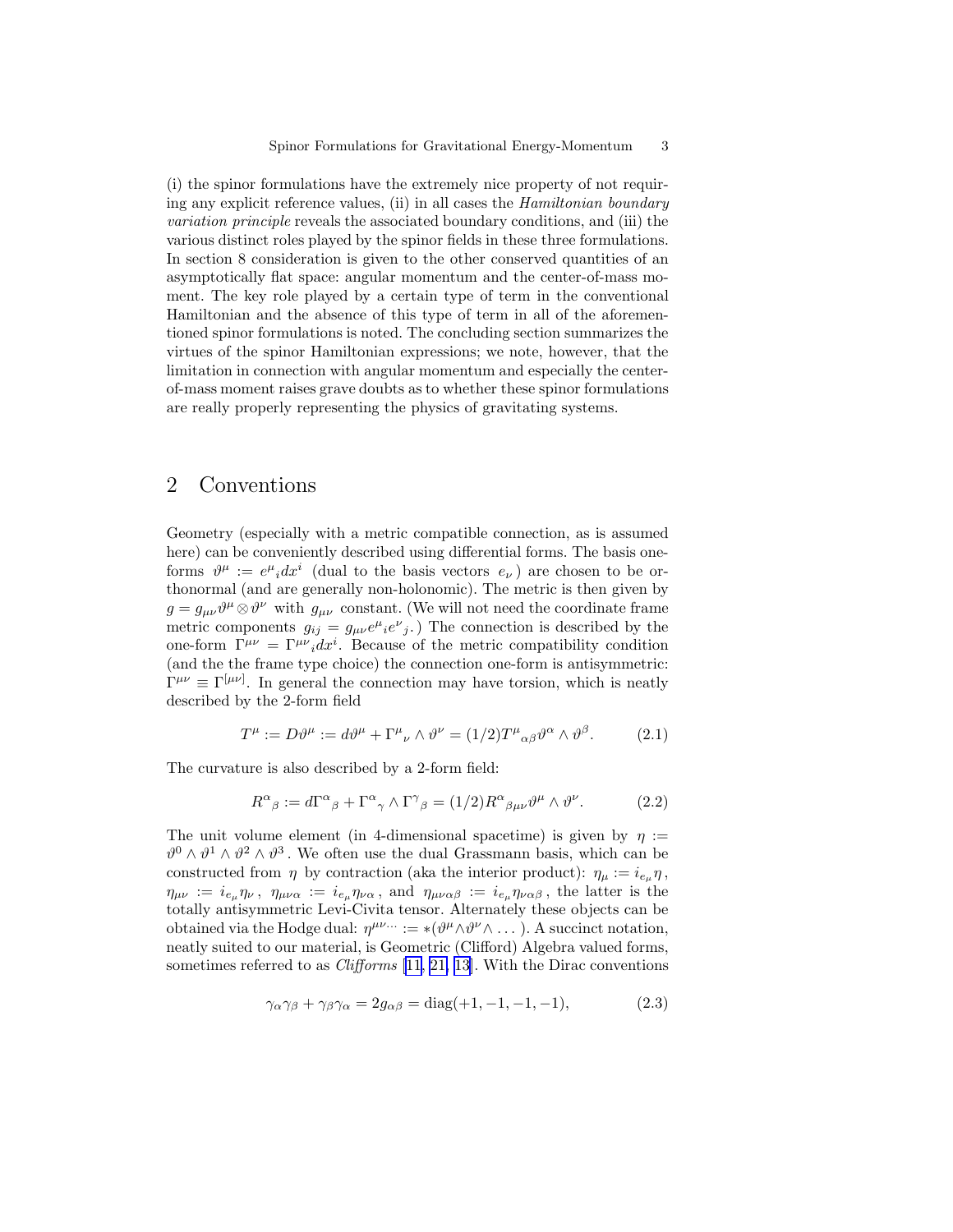$$
\gamma_{\alpha\beta\ldots} := \gamma_{\alpha\gamma\beta} \ldots, \quad \gamma := \gamma^0 \gamma^1 \gamma^2 \gamma^3,\tag{2.4}
$$

$$
\bar{\psi} := \psi^{\dagger} \beta, \qquad \beta \equiv \beta^{\dagger}, \qquad (\beta \gamma^{\mu})^{\dagger} \equiv \beta \gamma^{\mu}, \tag{2.5}
$$

<span id="page-3-0"></span>we define the frame (a vector valued one-form), the torsion (a vector valued 2-form), the connection (a bivector valued one-form), and the curvature (a bivector valued 2-form), respectively, by

$$
\vartheta := \vartheta^{\mu} \gamma_{\mu}, \quad T := D\vartheta = d\vartheta + \Gamma \wedge \vartheta + \vartheta \wedge \Gamma = T^{\mu} \gamma_{\mu}, \tag{2.6}
$$

$$
\Gamma := (1/4)\Gamma^{\mu\nu}\gamma_{\mu\nu}, \quad R := d\Gamma + \Gamma \wedge \Gamma = (1/4)R^{\mu\nu}\gamma_{\mu\nu}.
$$
 (2.7)

The differentials of Dirac spinors are

$$
D\psi := d\psi + \Gamma \psi, \qquad D\bar{\psi} := d\bar{\psi} - \bar{\psi}\Gamma, \tag{2.8}
$$

$$
D^2 \psi \equiv R \wedge \psi, \qquad D^2 \bar{\psi} \equiv -\bar{\psi} \wedge R. \tag{2.9}
$$

### 3 Some spinor curvature identities

A key to our work is certain spinor-curvature identities (SCIs)[[27\]](#page-13-0). They readily follow from

$$
d[\bar{\psi}A \wedge D(B\psi) - (-1)^a D(\bar{\psi}A) \wedge B\psi] \equiv
$$
  
2D(\bar{\psi}A) \wedge D(B\psi) + (-1)^a \bar{\psi}A \wedge D^2(B\psi) - (-1)^a D^2(\bar{\psi}A) \wedge B\psi. (3.1)

(Here  $A$  and  $B$  are Clifford algebra valued forms of rank  $a$  and  $b$ .) Using  $D^2(B\psi) = R \wedge B\psi$ ,  $D^2(\bar{\psi}A) = -\bar{\psi}A \wedge R$  we find the SCIs

$$
2D(\bar{\psi}A) \wedge D(B\psi) \equiv 2(-1)^{a} \bar{\psi}A \wedge R \wedge (B\psi)
$$
  
+  $d[\bar{\psi}A \wedge D(B\psi) - (-1)^{a}D(\bar{\psi}A) \wedge B\psi].$  (3.2)

Qualitatively  $(D\psi)^2 \equiv \psi^2 R$  plus a total differential. One can get various linear combinations of the curvature depending on the choice of  $A, B$ . We have found three special cases with gravitational applications; they contain, respectively, (i) the Einstein 3-form in 4 dimensions, (ii) the scalar curvature in 3 dimensions, and (iii) the scalar curvature in 4 dimensions.

We know that one can also have identities of the general form (3.2) with the spinor field  $\psi$  replaced by a vector or tensor. However we have not found any such tensor-curvature identities with the property that the term linear in the curvature reduces to the Einstein or scalar curvature—which is what we need for our gravitational applications. This technical point is apparently the reason why we need to use spin  $1/2$  to help clarify certain things about gravity, a field which is fundamentally spin 2.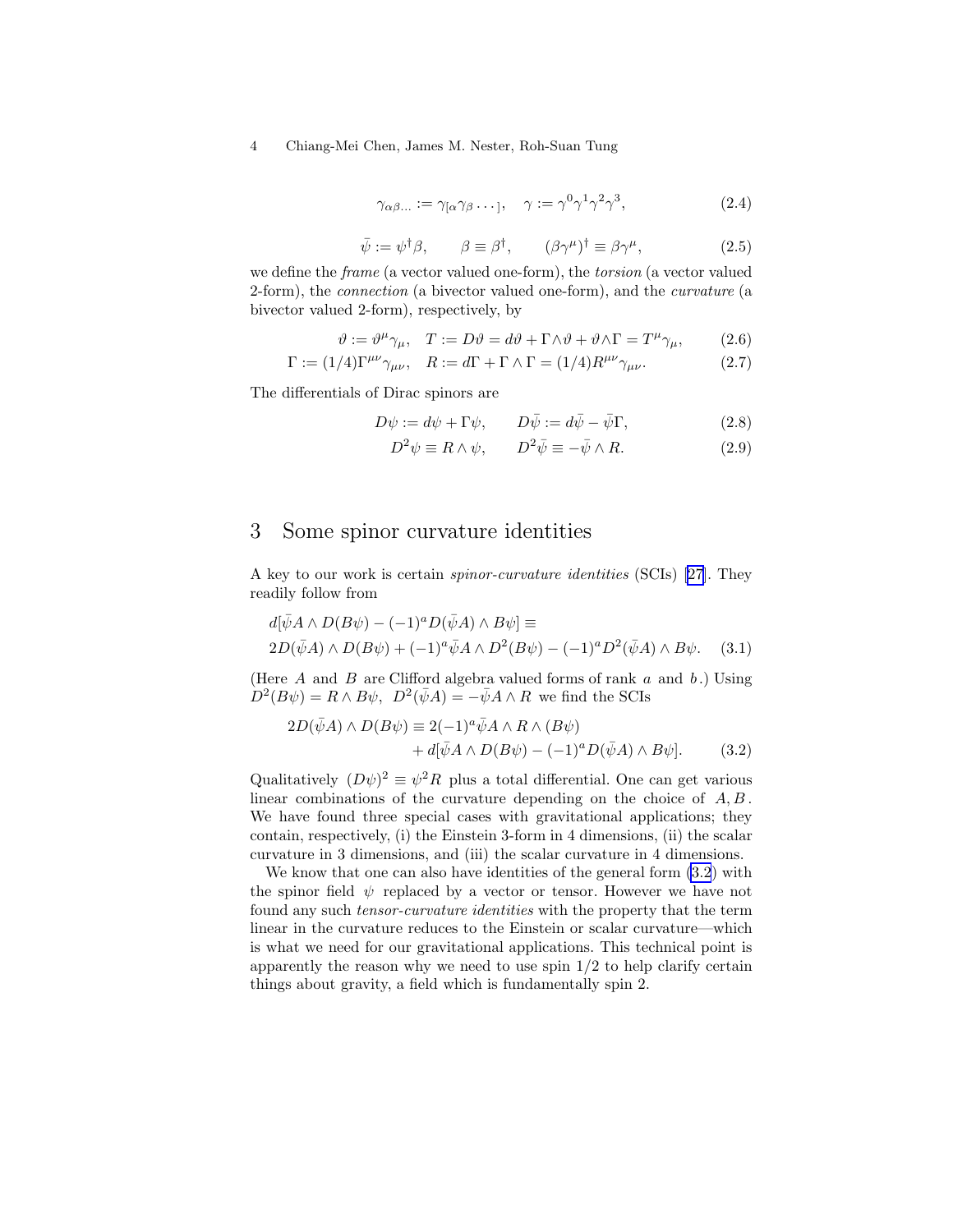### 4 The energy-momentum of gravitating systems

Isolated gravitating systems have gravitational fields which are asymptotically flat (very far away the field is essentially Newtonian). For such spaces the total energy-momentum (EM) is well defined[[22\]](#page-13-0). An essential fundamental theoretical requirement (from thermodynamics and stability: otherwise systems could emit an unlimited amount of energy while decaying deeper into ever more negative energy states) is that the energy of gravitating systems should be positive. Essentially this means that gravity acts like a purely attractive force. (The total energy is just  $E = Mc^2$ , with M being the apparent asymptotic Newtonian mass; thus positive energy means  $M > 0$ , hence an attractive force.) This was finally rigorously proved for GR by Schoen and Yau[[30\]](#page-13-0) via an indirect argument. Soon thereafter Witten[[34\]](#page-13-0) gave his celebrated direct spinorial positive energy proof (see also [[23\]](#page-13-0)).

Although positivity has been settled, the location of the energy of gravitating systems has remained an outstanding issue since Einstein's day. Sources (which have a well defined local EM density) exchange EM with the gravitational field  $-\text{locally}$ — hence it was natural to expect a local gravitational EM density. But no suitable expression has been found. Standard techniques (e.g., translation symmetry and Noether's theorem) give only non-covariant (coordinate dependent) pseudotensor expressions (for recent discussions see [\[4](#page-12-0), [5\]](#page-12-0)). It was eventually realized that this localization problem is entirely consistent with the equivalence principle: 'gravity is not observable at a point' [\[22](#page-13-0)]. Nowadays the more popular idea is quasilocal EM (i.e., associated with a closed 2 surface) [\[3](#page-12-0)].

## 5 The Hamiltonian approach

A good definition of energy is: the value of the Hamiltonian. For both a finite or infinite region the Hamiltonian includes a 3-volume term and a bounding 2-surface integral term:

$$
H(N) = \int_{V} N^{\mu} \mathcal{H}_{\mu} + \oint_{S=\partial V} \mathcal{B}(N), \tag{5.1}
$$

here  $N$  is the spacetime vector field describing the evolution (timelike displacement) of the spatial volume V.

For gravitating systems it follows from Noether's theorem and local translation (diffeomorphism) symmetry that  $\mathcal{H}_{\mu} \propto$  field eqns (the initial value constraints). Consequently the volume term (although it serves to generate the Hamiltonian equations) has vanishing numerical value. The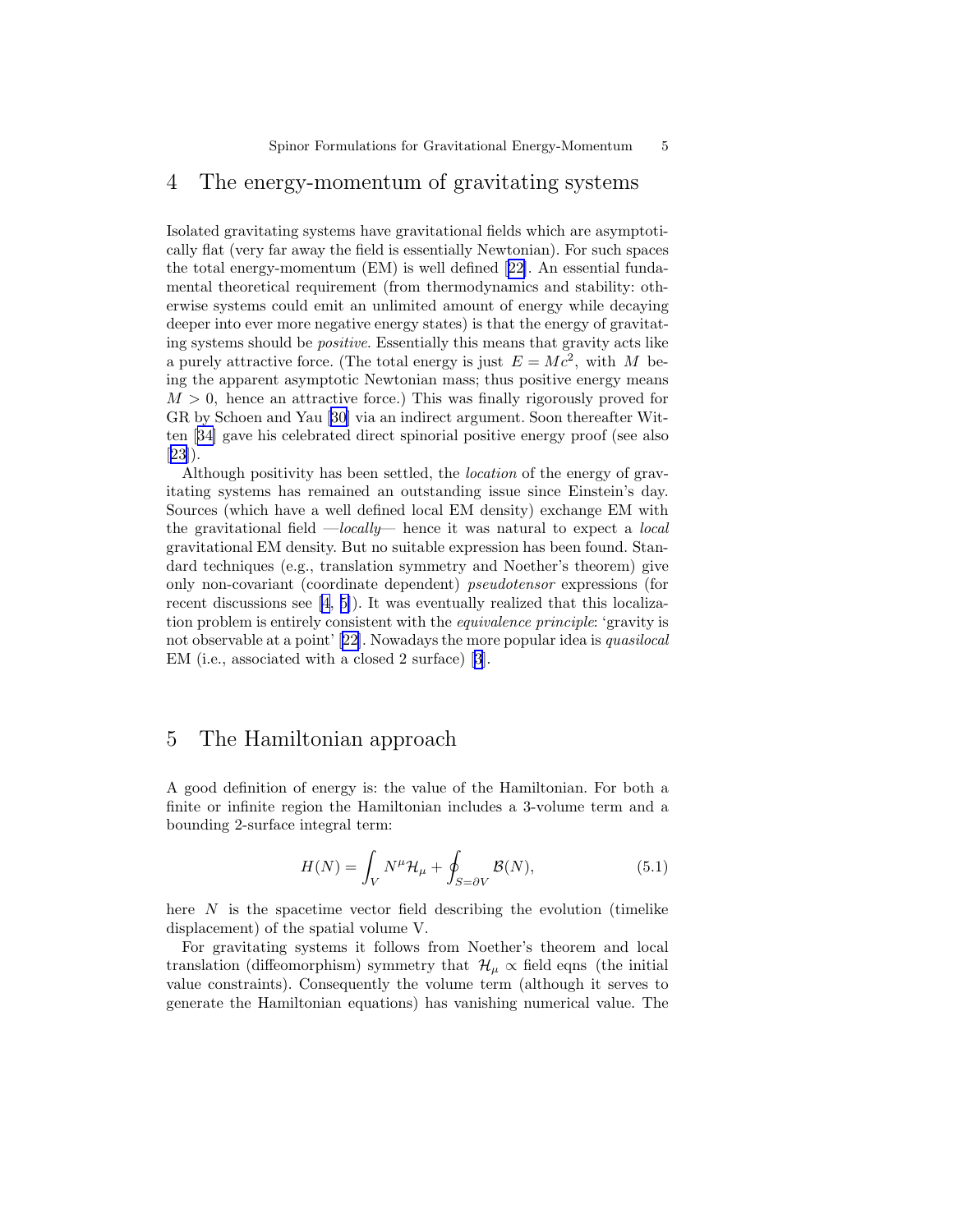<span id="page-5-0"></span>boundary term plays a doubly important role: it gives the value of the quasilocal quantities, and it also gives the boundary conditions. In addition to its dependence on the dynamic fields and the displacement vector field, the boundary term generally also depends on a choice of reference fields (which determines the "zero" for the quasilocal values). There is yet considerable freedom. Indeed, at least formally, one could say that are an infinite number of possible choices for the boundary term  $\mathcal{B}$ ; each corresponds to a distinct selection among the infinite number of conceivable choices for the boundary conditions. Thus additional criteria are very much needed. We proposed "covariant-symplectic" boundary conditions; it turns out that there are only two choices that satisfy this property (essentially they correspond to Dirichlet and Neumann boundary conditions)[[4,](#page-12-0) [8, 6, 7\]](#page-12-0).

For GR in terms of differential forms the standard "ADM" Hamiltonian is given by the spatial integral of the 3-form

$$
\mathcal{H} = -N^{\mu} R^{\alpha\beta} \wedge \eta_{\alpha\beta\mu} - i_N \Gamma^{\alpha\beta} D\eta_{\alpha\beta} + d\mathcal{B}(N). \tag{5.2}
$$

This is easily verified if one just notes that  $R^{\alpha\beta} \wedge \eta_{\alpha\beta\mu} \equiv -2G^{\nu}{}_{\mu}\eta_{\nu}$  is a 3-form version of the Einstein tensor. When (5.2) is integrated over space only the coefficient of  $\eta_0$  contributes; that coefficient is  $2G^0_{\mu}$ , the well known covariant components that make up the ADM Hamiltonian, see, e.g., [\[22, 18\]](#page-13-0).

The total differential, when integrated over a spatial region, yields an integral over the boundary of the region. The weak field limit (which applies asymptotically) fixes the form of  $\mathcal{B}$ , but only to linear order. Our best choice for the boundary term in general is

$$
\mathcal{B}(N) = \Delta \Gamma^{\alpha\beta} \wedge i_N \eta_{\alpha\beta} + \mathring{D}^{[\beta} \mathring{N}^{\alpha]} \Delta \eta_{\alpha\beta} , \qquad (5.3)
$$

where  $\Delta\Gamma := \Gamma - \stackrel{\circ}{\Gamma}$ ,  $\Delta\eta := \eta - \stackrel{\circ}{\eta}$ . Here  $\stackrel{\circ}{\Gamma}$ ,  $\stackrel{\circ}{\eta}$  indicate reference values usually taken to be the flat space field values. (Note: all of the quasilocal quantities vanish when the dynamic fields take on the reference values on the boundary.) The boundary term (5.3) yields quasilocal values with good limits asymptotically[[15, 16](#page-12-0)] and has good correspondence with other well established expressions [\[6](#page-12-0)].

The significance of the choice of boundary term (5.3) is revealed by the variation of the Hamiltonian:

$$
\delta \mathcal{H}(N) = \delta \vartheta^{\alpha} \wedge \frac{\delta \mathcal{H}(N)}{\delta \vartheta^{\alpha}} + \delta \Gamma^{\alpha \beta} \wedge \frac{\delta \mathcal{H}(N)}{\delta \Gamma^{\alpha \beta}} + \operatorname{di}_{N} (\Delta \Gamma^{\alpha \beta} \wedge \delta \vartheta^{\mu} \wedge \eta_{\alpha \beta \mu}). \tag{5.4}
$$

In addition to the field equation terms (we do not need their explicit functional form here) we obtain a Hamiltonian boundary variation term. It has a symplectic structure [\[19\]](#page-13-0) which, according to the boundary variation principle, reveals which variables are to be held fixed. In this case we should fix (certain projected components of) the orthonormal frame  $\vartheta^{\mu}$ , (geometrically that is equivalent to holding the metric fixed)[[8, 6, 7\]](#page-12-0).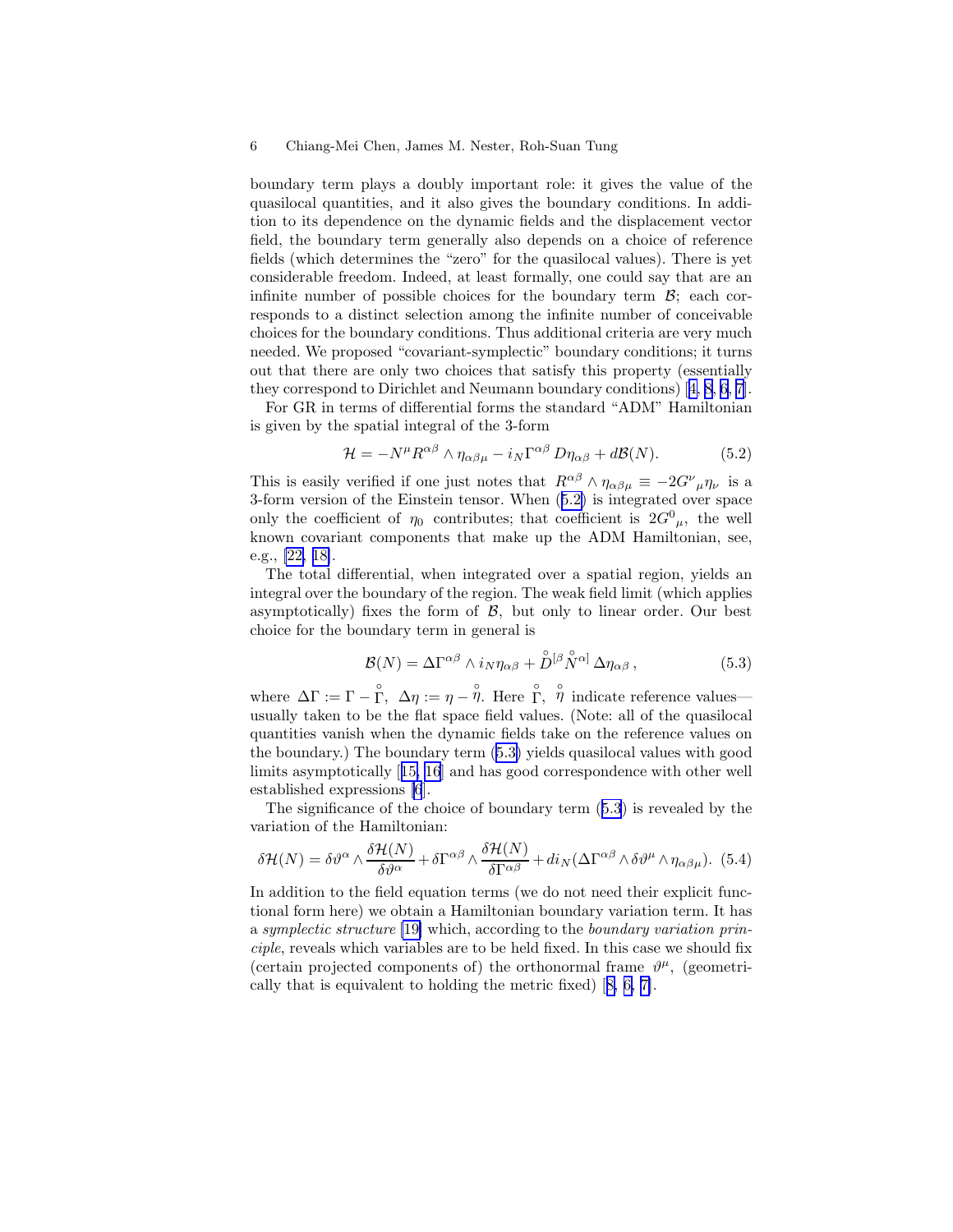# <span id="page-6-0"></span>6 Spinor expressions

Using certain special cases of the general spinor curvature identity [\(3.2](#page-3-0)), we obtain three alternate spinor formulations for the GR Hamiltonian and its boundary term. From each we get both a positive energy proof and a quasilocal EM expression. We discuss the first case in some detail and then briefly survey the novel features in the other two cases.

#### 6.1 The Witten spinor approach

In the above ADM Hamiltonian 3-form([5.2\)](#page-5-0), use a spinor parameterization for the Hamiltonian displacement

$$
N^{\mu} = \overline{\psi}\gamma^{\mu}\psi. \tag{6.1}
$$

With an appropriately adjusted boundary term, a suitable *spinor-curvature* identity then gives the Hamiltonian 3-form associated with the famous Witten positive energy proof:

$$
\mathcal{H}_w(\psi) := 4D\overline{\psi} \wedge \gamma \vartheta \wedge D\psi - i_N \Gamma^{\alpha \gamma} D\eta_{\alpha \gamma} \n\equiv -N^{\mu} R^{\alpha \gamma} \wedge \eta_{\alpha \gamma \mu} - i_N \Gamma^{\alpha \gamma} D\eta_{\alpha \gamma} + d\mathcal{B}_w, \qquad (6.2)
$$

where

$$
\mathcal{B}_w := 2(\overline{\psi}\gamma\vartheta \wedge D\psi + D\overline{\psi} \wedge \gamma\vartheta\psi).
$$
 (6.3)

Westress that this is an acceptable alternate form for  $(5.2)$  $(5.2)$  $(5.2)$ , the GR Hamiltonian [\[24\]](#page-13-0). Note that the spinor field can take on almost any value, as long as it is asymptotically constant. For such spinor fields the boundary term (6.3), notwithstanding appearances, actually gives the same asymptotic values as those given by([5.3](#page-5-0)).

For positive energy, first note that, because of vanishing torsion, one of the Hamiltonian terms vanishes:  $D\eta_{\mu\nu} = T^{\lambda} \wedge \eta_{\mu\nu\lambda} = 0$ . The Hamiltonian density is thus

$$
\mathcal{H}_w(\psi) = 4 \left( D_\alpha \overline{\psi} \gamma \gamma_\lambda D_\beta \psi \right) \vartheta^\alpha \wedge \vartheta^\lambda \wedge \vartheta^\beta \equiv 4 \left( D_\alpha \overline{\psi} \gamma \gamma_\lambda D_\beta \psi \right) \eta^{\alpha \lambda \beta \mu} \eta_\mu. \tag{6.4}
$$

Now, using the grade 3 identity

$$
\gamma_{\lambda}\gamma_{\mu\nu} + \gamma_{\mu\nu}\gamma_{\lambda} \equiv 2\gamma_{\lambda\mu\nu} \equiv 2\eta_{\lambda\mu\nu\kappa}\gamma\gamma^{\kappa}, \tag{6.5}
$$

the Hamiltonian density becomes

$$
\mathcal{H}_w(\psi) = 2D_\alpha \overline{\psi} \left( \gamma^{\alpha\beta} \gamma^\mu + \gamma^\mu \gamma^{\alpha\beta} \right) D_\beta \psi \eta_\mu. \tag{6.6}
$$

When integrated over space only the  $\mu = 0$  term survives; this means that the other two indices must be spatial. Finally, using  $\gamma^{ab} \equiv \gamma^a \gamma^b - g^{ab}$ ,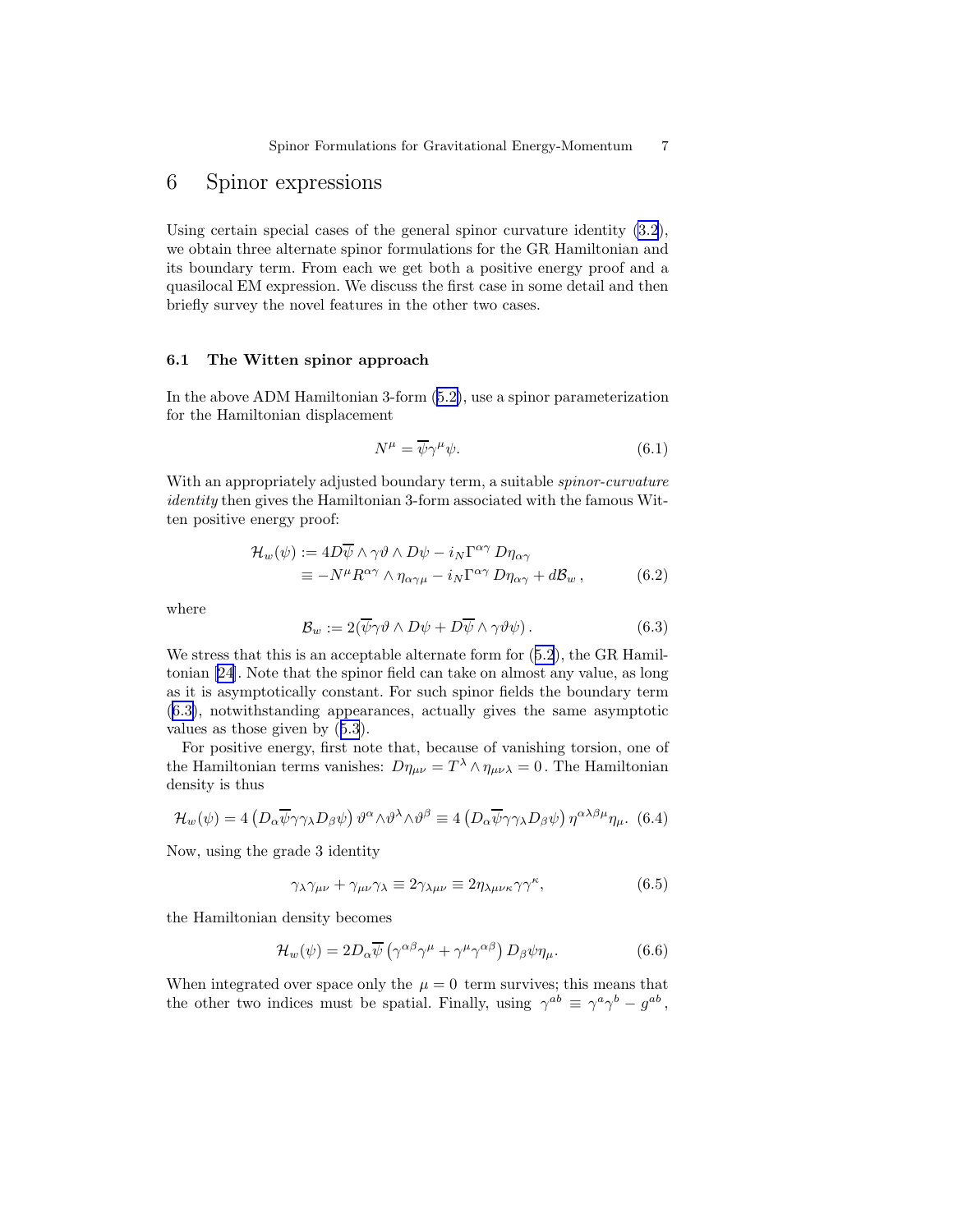$g^{ab} = -\delta^{ab}$  and the usual type of representation wherein  $\beta = \gamma^0$ , the Hamiltonian density has the 3+1 (space+time) decomposition

$$
\mathcal{H}_w(\psi) \simeq 2D_a \overline{\psi} \left( \gamma^{ab} \gamma^0 + \gamma^0 \gamma^{ab} \right) D_b \psi \eta_0 \propto |D_k \psi|^2 - |\gamma^k D_k \psi|^2. \tag{6.7}
$$

Now, exploiting the freedom in the choice of  $\psi$ , note that the Hamiltonian density (and consequently the energy) is manifestly non-negative, for any  $\psi$  solving the (3-dimensional, elliptic) Witten equation:  $\gamma^k D_k \psi = 0$ . (This proof, due to Witten, was later derived directly from the classical, anti-commuting spinor, supergravity result [\[17](#page-12-0), [9\]](#page-12-0); there is an interesting argument that GR has positive energy because it admits a supersymmetric extension.)

Moreover we get a 'locally positive localization' for gravitational energy (albeit the localization actually depends on the solution of an elliptic equation and hence really depends on the fields globally). Examined in more detail, the argument also shows, (i) that the 4 energy-momentum  $P^{\mu}$  is future time-like, and (ii)  $P^{\mu}$  vanishes only for Minkowski space.

Altogether these are very beautiful arguments for some nice important results. Nevertheless, more than 20 years later, it is still not clear as to how much the Witten argument really captures the correct physics.

Consider the (static, spherically symmetric) Schwarzschild solution in an isotropic Cartesian frame  $(\vartheta^0 = N dt, \ \vartheta^i = \varphi^2 dx^i$ , with  $\varphi = 1 + m/2r$ ,  $N\varphi = 1 - 2m/r$ ). The Witten equation is easily solved:  $\psi = \varphi^{-2}\psi_{const}$ . One can then substitute this solution into the Hamiltonian and the boundary term, and thereby conclude that, for the Schwarzschild solution, 1/8 of the energy has been "localized" within the black hole horizon and 7/8 is outside. We have no physical understanding of this curious distribution.

Note also that for closed spaces, such as an  $S^3$  type cosmology, the spatial hypersurface has no boundary, so it should have vanishing total energy. Hence the Witten positive energy proof (or indeed any other positivity proof) should not go through. We are not yet sure which step in the Witten argument breaks down for such closed spaces.

The Witten spinor Hamiltonian is also important for the quasilocal values it can yield. When integrated over a finite spatial region, the Hamiltonian boundary term  $\mathcal{B}_{w}$  [\(6.3](#page-6-0)) defines a quasilocal energy-momentum for any choice of the spinor field on the boundary. This is a popular approach to quasilocal energy. Several similar quasilocal boundary expressions of this type have been investigated. In this case one wants to determine the spinor field quasilocally (i.e., it should depend on the fields only on the boundary 2-surface S). In particular Dougan and Mason [\[12](#page-12-0)] take  $\psi$  to be "holomorphic" (satisfying the 2-dimensional elliptic equation  $\gamma^A \nabla_A \psi = 0$ ) on the boundary. A nice investigation of the various options for equations to select the value of the spinor field for such quasilocal expressions has been carried out by Szabados[[31\]](#page-13-0).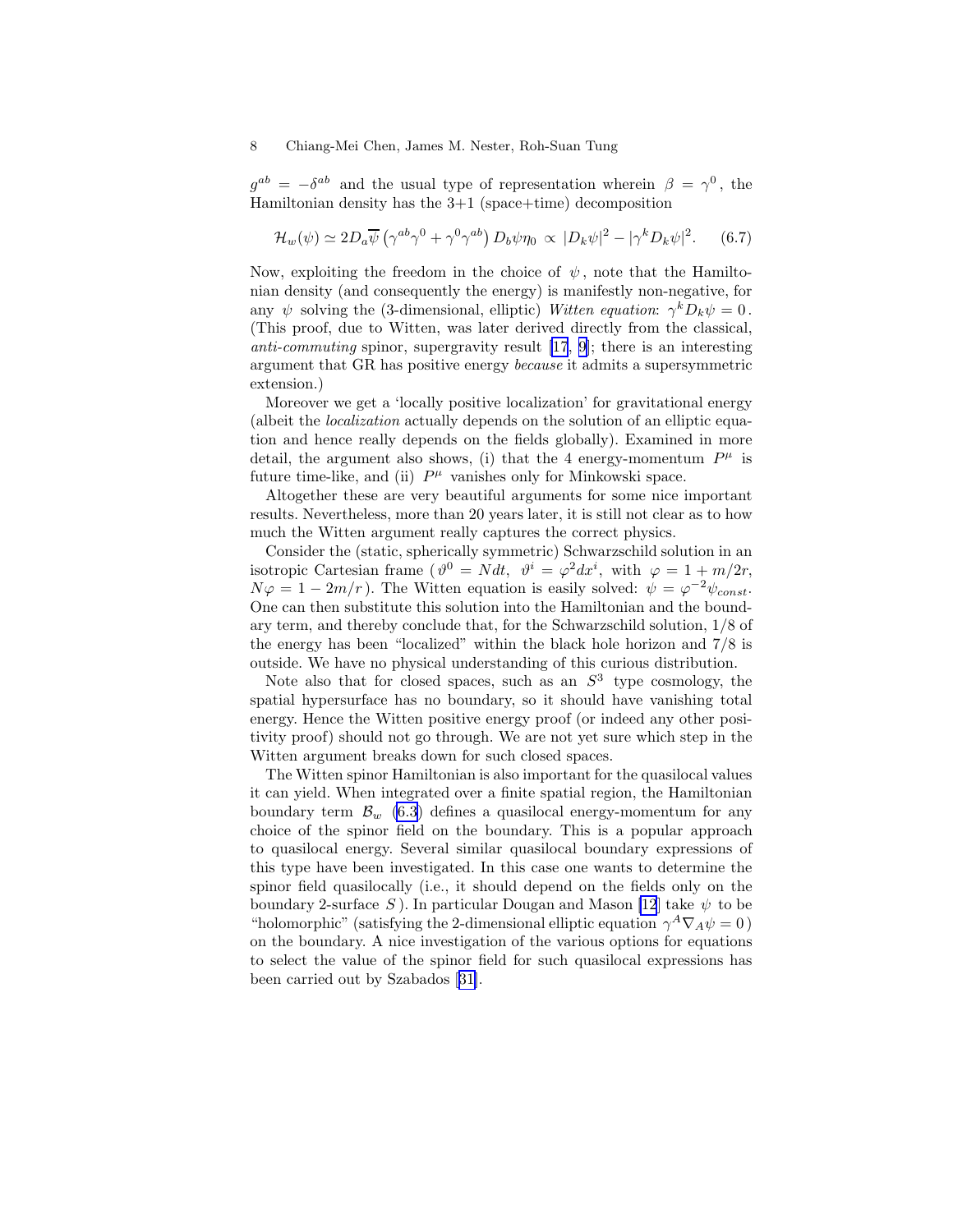#### <span id="page-8-0"></span>6.2 An SU(2) formulation

Here we briefly describe a 3-dimensional alternative, similar to but distinct from the Witten formulation, which uses the SU(2) spinors of the 3-dimensional spatial hypersurface[[26\]](#page-13-0). We begin from the well known ADM Hamiltonian [\[22](#page-13-0), [18\]](#page-13-0)

$$
H(N) = \int d^3x \left\{ N \left[ g^{-\frac{1}{2}} (\pi^{mn} \pi_{mn} - \frac{1}{2} \pi^2) - g^{\frac{1}{2}} R \right] + 2 \pi^m{}_k \nabla_m N^k \right\} + \oint dS_k N \delta^{kc}_{am} g^{mb} \Gamma^a{}_{bc},
$$
\n(6.8)

which we have supplemented by boundary term expressions that are valid in asymptotic Cartesian frames. In this case we concern ourself only with energy (not momentum), so we take the shift  $N^k$  to vanish. Within the ADM Hamiltonian density the scalar curvature term and the boundary term do not have a definite sign; the idea is to replace them with alternatives that are more definite. The 3-scalar curvature can be replaced using  $N =$  $\varphi^{\dagger} \varphi$  and the 3-dimensional SCI

$$
2\Big[\nabla(\varphi^{\dagger}i\sigma) \wedge \nabla \varphi - \nabla \varphi^{\dagger} \wedge \nabla(i\sigma \varphi)\Big] \equiv dB_{su2} - \varphi^{\dagger} \varphi R^{ab} \wedge \epsilon_{abc} \vartheta^{c}, \quad (6.9)
$$

where  $R^{ab} \wedge \epsilon_{abc} \vartheta^c = Rg^{1/2} d^3x$ ,  $\sigma := \sigma_a \vartheta^a$  is a Pauli matrix valued one form, and

$$
B_{su2} := 2[\nabla \varphi^{\dagger} \wedge i\sigma \varphi + \varphi^{\dagger} i\sigma \wedge \nabla \varphi], \tag{6.10}
$$

is a legitimate (since they agree asymptotically) alternative to the boundary term in  $(6.8)$ .

The Hamiltonian density now takes the form

$$
\mathcal{H}(\varphi) = (\varphi^{\dagger} \varphi) g^{-\frac{1}{2}} \Big[ \pi^{mn} \pi_{mn} - \frac{1}{2} \pi^2 \Big] d^3 x \n+ \Big[ \nabla (\varphi^{\dagger} i \sigma) \wedge \nabla \varphi - \nabla \varphi^{\dagger} \wedge \nabla (i \sigma \varphi) \Big].
$$
\n(6.11)

By arguments similar to those used in connection with the Witten Hamiltonian, the quadratic  $\nabla \varphi$  terms can be diagonalized to the form  $|\nabla_k \varphi|^2$  –  $|\sigma^k \nabla_k \varphi|^2$ . Consequently the Hamiltonian density is non-negative—and hence the total energy is positive— on *maximal* spacelike hypersurfaces (in this standard time gauge condition the trace of the ADM canonical momentum  $\pi$  vanishes) if the 3-dimensional spinor is chosen to satisfy the 3-dimensional elliptic equation  $\sigma^k \nabla_k \varphi = 0$ .

Again, the boundary term  $\mathcal{B}_{su2}$  gives a quasilocal energy for any choice of  $\varphi$ ; in particular, as in the previous case, we can use holomorphic spinors satisfying  $\sigma^A \nabla_A \varphi = 0$ .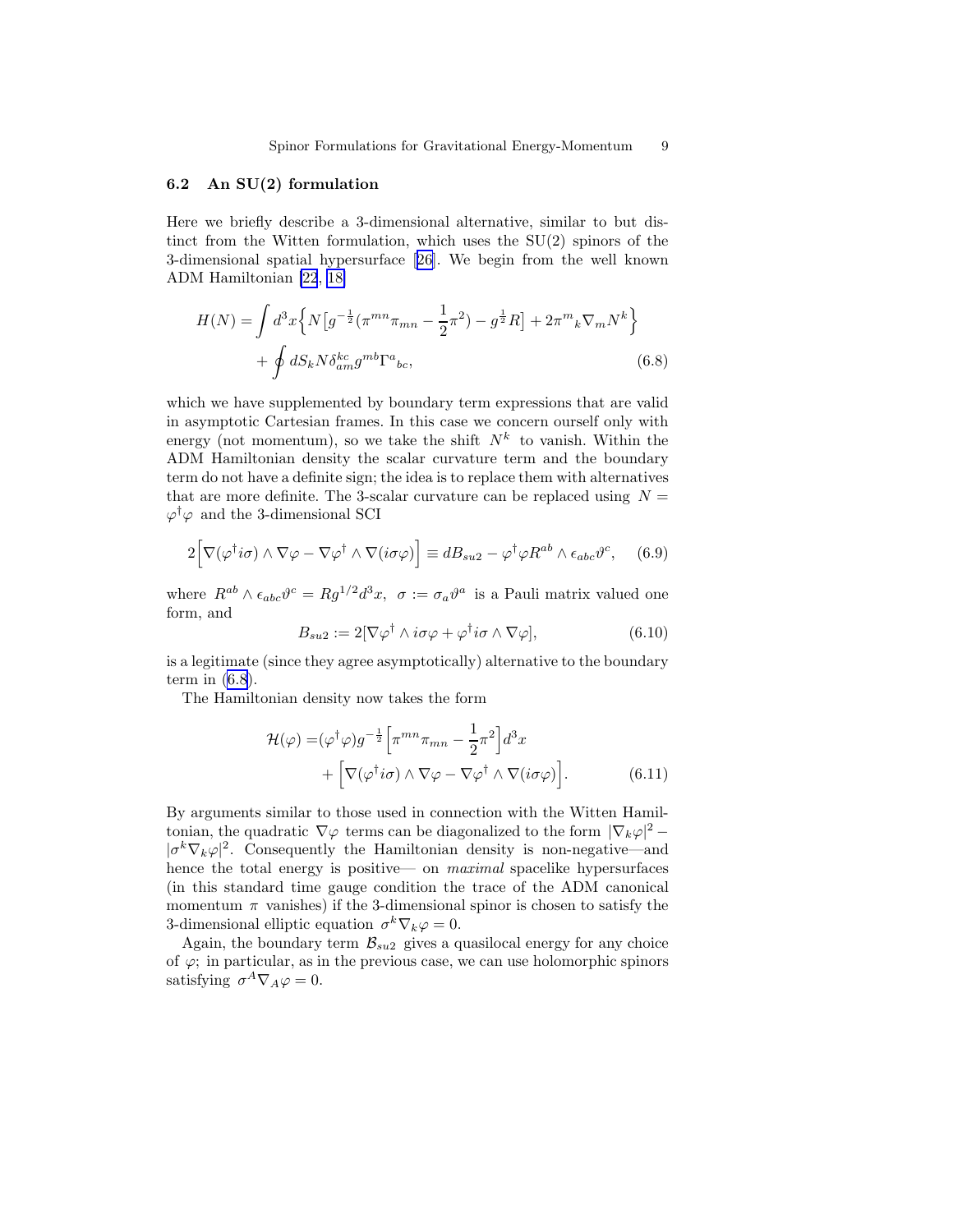#### <span id="page-9-0"></span>6.3 The QSL approach

Our last alternative has some similar features to the above two approaches but differs from them in a very fundamental way. In the above the spinor field was introduced into the Hamiltonian as a technical device to aid in obtaining a locally non-negative Hamiltonian density. Instead one can introduce a spinor field into the Lagrangian, then it becomes a basic dynamical gravitational field. The key is another spinor-curvature identity, this time involving the 4-dimensional scalar curvature, which led us to a Quadratic Spinor Lagrangian (QSL) for GR [\[28](#page-13-0)]. (For the relation to teleparallel GR, aka TEGR, GR $||$ , see [\[32](#page-13-0)]) The Einstein-Hilbert scalar curvature Lagrangian equals (up to an exact differential) the QSL

$$
\mathcal{L}_{qs} := 2D\overline{\Psi}\gamma \wedge D\Psi \equiv -R \ast 1 + d(D\overline{\Psi} \wedge \gamma \Psi + \overline{\Psi}\gamma \wedge D\Psi), \qquad (6.12)
$$

where  $\Psi = \vartheta \psi$  is a spinor one-form field. The spinor field is to be varied subject to the normalization constraints  $\bar{\psi}\psi = 1$ ,  $\bar{\psi}\gamma\psi = 0$  (which can be enforced via Lagrange multipliers).

In order to construct the Hamiltonian it is convenient to work from the corresponding first order Lagrangian:

$$
\mathcal{L}_{\Psi} := D\overline{\Psi} \wedge P + \overline{P} \wedge D\Psi + \frac{1}{2}\overline{P} \wedge \gamma P \tag{6.13}
$$

(which yields the pair of first order equations:  $2D\Psi = -\gamma P$  and its conjugate). From this we find the covariant Hamiltonian 3-form

$$
\mathcal{H}_{\Psi} := \overline{P} \wedge \mathcal{L}_{N} \Psi + \mathcal{L}_{N} \overline{\Psi} \wedge P - i_{N} \mathcal{L}_{\Psi}
$$
  
\n
$$
\equiv -i_{N} (\frac{1}{2} \overline{P} \wedge \gamma P)
$$
  
\n
$$
- [i_{N} \overline{\Psi} DP + D \overline{\Psi} \wedge i_{N} P + \overline{\Psi} \wedge i_{N} \omega P - d(i_{N} \overline{\Psi} P) + \text{c.c.}],
$$
 (6.14)

(the time derivative here is given by the Lie derivative). The Hamiltonian boundary term

$$
\mathcal{B}(N) = i_N \overline{\Psi} P + \overline{P} i_N \Psi , \qquad (6.15)
$$

again yields quasilocal values for any choice of spinor field on the boundary.

One distinguishing feature of this approach, in which the spinor field is introduced into the Lagrangian, is that the displacement vector field N remains entirely independent of the spinor field. Another is that the connection does not appear as a primary dynamic variable. Nevertheless it is again possible to arrange that the Hamiltonian is locally non-negative. By arguments similar to those used before, with the lapse-shift choice  $N^{\mu} = (f^2, 0, 0, 0)$ , and the spinor field satisfying the (3-dimensional, elliptic) conformal Witten equation:  $\gamma^k D_k(f\psi) = 0$ , the QSL Hamiltonian density is locally non-negative on maximal slices. This yields another locally positive 'localization' along with a positive energy proof.

For further discussion of additional details and features of these cases see the already cited references as well as the overview in [\[5](#page-12-0)].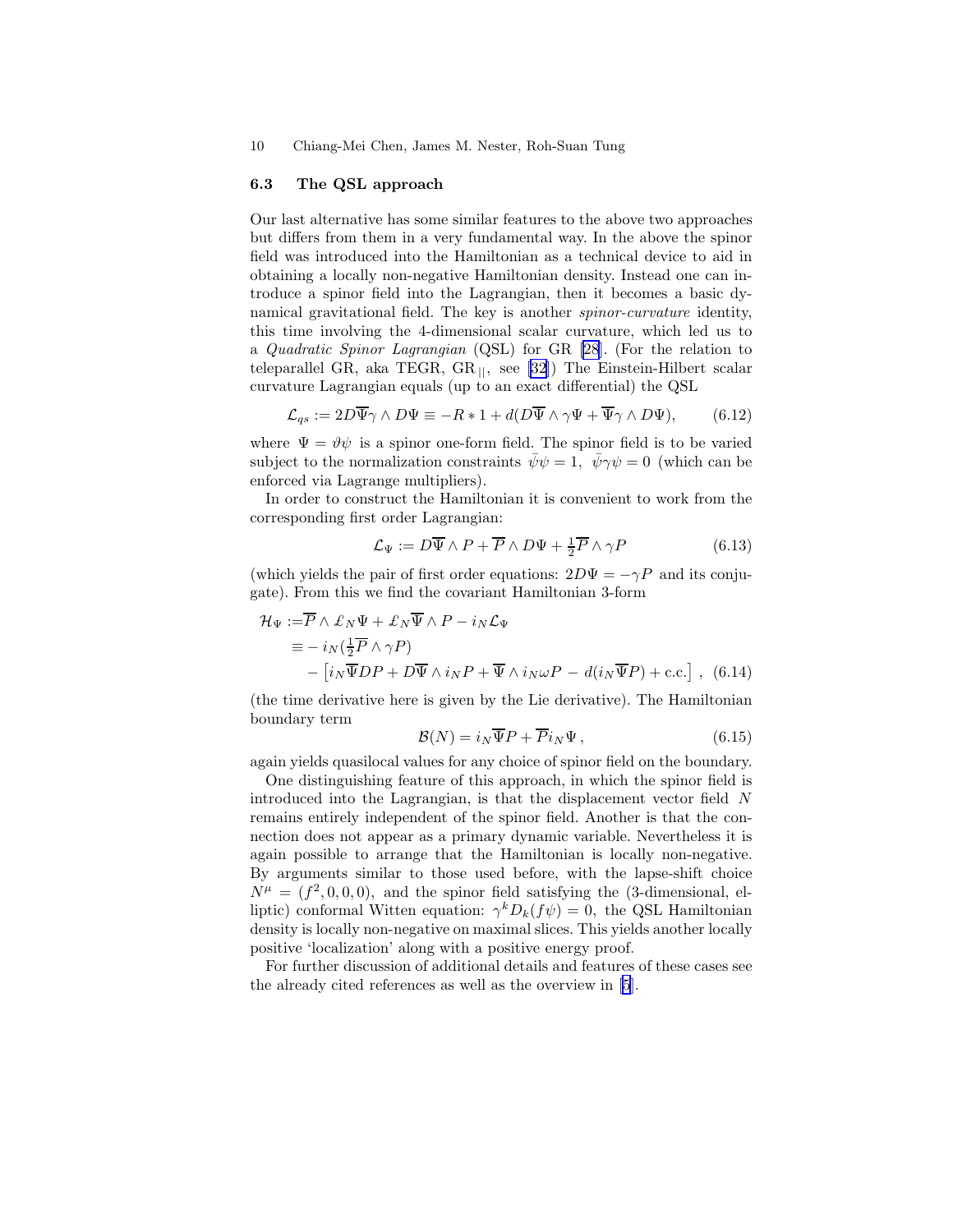# <span id="page-10-0"></span>7 Properties of the spinor expressions

The spinor quasilocal expressions have certain common properties. A noteworthy one is that the expressions are essentially algebraic in  $N^{\mu}$ ; unlike the standard GR expression  $(5.3)$  they have no  $DN$  terms. (The importance of this feature will be discussed soon.) Another is perhaps the real beauty of these spinor formulations: they do not need an *explicit* reference configuration—whereas in the standard GR expression([5.3](#page-5-0)) the reference configuration is essential. When examined in detail it can be seen that the spinor field implicitly determines the reference values[[8, 5\]](#page-12-0). That is one of its jobs.

There are other distinct roles for the spinor fields. The Hamiltonian variation boundary principle tells us what must be held fixed on the boundary. This clarifies the role of the fields. Essentially for the spinor formulations we find that (in addition to fixing the usual frame components) the spinor field  $\psi$  should be held fixed on the boundary. In each of the cases this has a distinct significance. For the Witten Hamiltonian fixing the spinor field fixes the displacement  $N^{\mu}$ , for the SU(2) spinor alternative it means holding the *lapse* fixed, whereas for the QSL fixed  $\psi$  amounts to fixing the observer's orthonormal frame on the boundary. In each case the spinor field has a different role. Altogether we have good examples of what spinors can mean geometrically and physically.

In each case, for displacements corresponding to 4-dimensional spacetime translations, the quasilocal spinor expressions  $(6.3, 6.10, 6.15)$  $(6.3, 6.10, 6.15)$  $(6.3, 6.10, 6.15)$  asymptotically agree with a standard one [\(5.3\)](#page-5-0) and hence each expression gives similar reasonable values for the total energy-momentum.

# 8 Angular Momentum and Center-of-Mass Moment

However energy-momentum is not the whole story. For an asymptotically flat space each asymptotic symmetry has its associated conserved quantities. Energy-momentum is associated with spacetime translations. Such spaces also have asymptotic rotation and Lorentz boost symmetry. A proper physical Hamiltonian formalism allows for displacements which have the asymptotic Poincaré form

$$
N^{\mu} = N^{\mu}_{\infty} + \lambda^{\mu}{}_{\nu} x^{\nu}.
$$
\n(8.1)

Here  $N^{\mu}_{\infty}$  is a constant spacetime translation and the constants  $\lambda^{\mu\nu} = \lambda^{[\mu\nu]}$ describe an infinitesimal Lorentz transformation (including rotations and boosts). The value of the Hamiltonian generating the Lorentz displacements then gives 6 additional conserved quantities[[29,](#page-13-0) [2\]](#page-12-0). The physical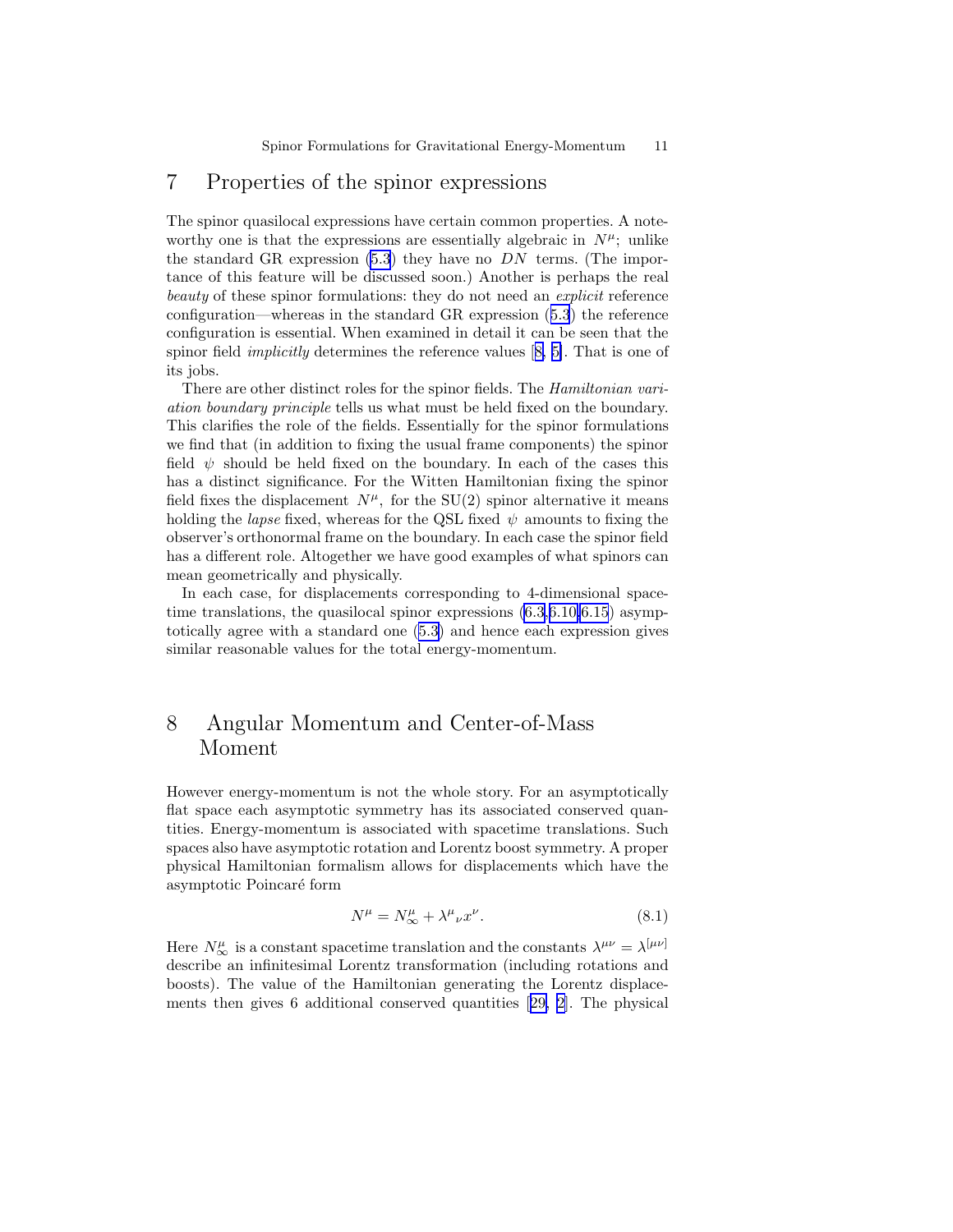significance of these additional quantities is most easily recognized by recalling that for a relativistic particle

$$
L^{\mu\nu} := x^{\mu}p^{\nu} - x^{\nu}p^{\mu} \tag{8.2}
$$

includes both angular momentum,

$$
L^{ij} := x^i p^j - x^j p^i, \text{ and } L^{0k} := x^0 p^k - x^k p^0,
$$
 (8.3)

the center-of-mass moment.

The conventional variable GR Hamiltonian description of section 5 does yield good values for these additional quantities for gravitating systems. An important contribution here is the  $i_N \Gamma \sim DN$  connection-Møller-Komar type term in([5.3](#page-5-0)) (such terms have often been overlooked in quasilocal investigations[[3\]](#page-12-0)). We found that this term plays a key role in: (i) black hole thermodynamics[[6\]](#page-12-0), (ii) certain angular momentum calculations[[15, 16,](#page-12-0) [33\]](#page-13-0) (iii)all center-of-mass moment calculations  $[20]$ . (Note: from  $(8.1)$  $(8.1)$ ) it follows that asymptotically the DN term has a contribution proportional to  $\lambda$ .)

Now such terms are completely absent in all three of our spinor formulations. Without them we, (i) do not know how to obtain the first law of black hole thermodynamics, (ii) have difficulties in obtaining the angular momentum(within the Witten Hamiltonian  $(6.2)$  $(6.2)$  $(6.2)$ , modifying the displacement to  $\psi \gamma \gamma^{\mu} \psi$  will work—but only if we take the strange asymptotics  $\psi^{\dagger} \psi \sim r$ ), (iii) simply cannot see how to get the correct center-of-mass moment. Now we have not entirely given up trying, but so far we have not managed to include the effects of such  $D^{[\mu}N^{\nu]}$  type terms in the spinor formulations. Presently we are preparing detailed discussions of these crucial issues. Here we can summarize our tentative conclusions but regretfully cannot include any more of the technical supporting details.

### 9 Conclusions

We considered the spinor formulations for the Hamiltonian and the associated positive energy proofs and quasilocal expressions. At first the role of the spinor field seemed mysterious. However the boundary variation principle clarifies the role of the spinor field (and indeed all other variables). Our spinor Hamiltonian expressions illustrate the variety of roles that spinor fields can play. Spinors give beautiful positive energy proofs (especially Witten's) and very neat formulas for quasilocal energy-momentum. It is especially noteworthy that there is no need for extra reference fields on the boundary.

Yet it seems that such spinor formulations have a serious limitation: the present expressions cannot give angular momentum and the center-of-mass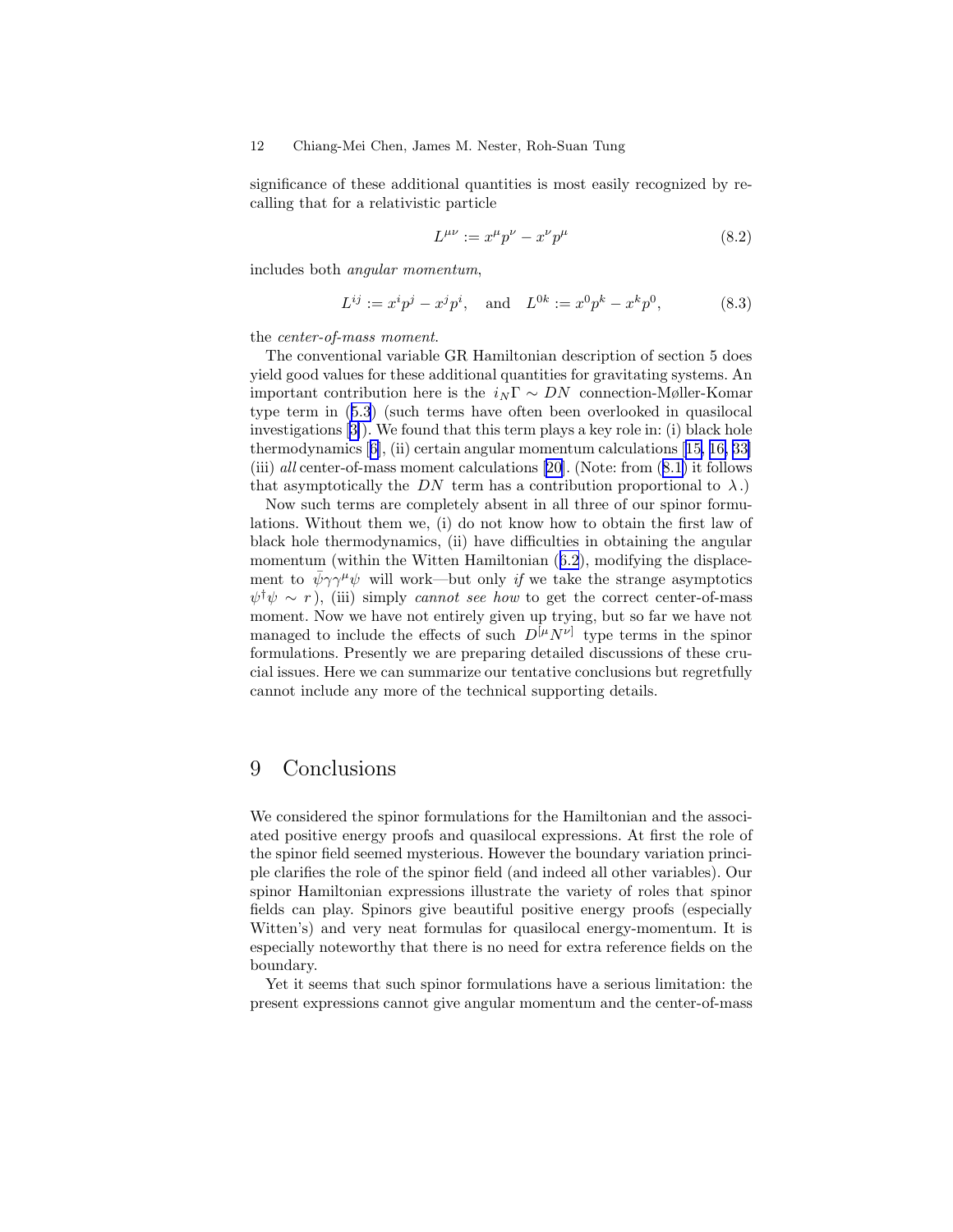<span id="page-12-0"></span>moment. Moreover, we do not see how any natural adjustment of these spinor formulations for quasilocal Hamiltonian boundary terms can successfully give expressions for these quantities. Apparently the spinor Hamiltonians cannot give all of the physically conserved quantities of asymptotically flat spacetimes. Hence, although they are deservedly popular and quite good for many purposes, we now believe that such spinor formulations cannot really capture in a physically correct way the still elusive gravitational energy-momentum.

### Acknowledgments

The work was supported by the National Science Council of the Republic of China under the grants NSC90-2112-M-008-041, NSC90-2112-M-002-055.

#### **REFERENCES**

- [1] R. Arnowitt, S. Deser and C. W. Misner, in *Gravitation: an Introduction to Current Research*, Ed. L. Witten, Wiley, New York, 1962, 227–265.
- [2] R. Beig and N. O´ Murchadha, *Ann. Phys.* <sup>174</sup> (1987), 463–498.
- [3] J. D. Brown and J. W. York, Jr., *Phys. Rev. D* 47 (1993), 1407–1409.
- [4] C.-C. Chang, J. M. Nester and C.-M. Chen, *Phys. Rev. Lett.* 83 (1999), 1897–1901; arXiv: [gr-qc/9809040](http://arxiv.org/abs/gr-qc/9809040).
- [5] C.-C. Chang, J. M. Nester and C.-M. Chen, in *Gravitation and Astrophysics*, Eds. Liao Liu, Jun Luo, X-Z. Li, J-P. Hsu, World Scientific, Singapore, 2000, 163–173; arXiv: [gr-qc/9912058](http://arxiv.org/abs/gr-qc/9912058).
- [6] C.-M. Chen and J. M. Nester, *Class. Quantum Grav.* 16 (1999), 1279–1304; arXiv: [gr-qc/9809020](http://arxiv.org/abs/gr-qc/9809020).
- [7] C.-M. Chen and J. M. Nester, *Gravitation & Cosmology* 6 (2000), 257–270; arXiv: [gr-qc/0001088](http://arxiv.org/abs/gr-qc/0001088).
- [8] C. M. Chen, J. M. Nester and R. S. Tung, *Phys. Lett.* A 203 (1995), 5–11.
- [9] S. Deser, *Phys. Rev.* D 27 (1983), 2805–2808.
- [10] S. Deser and C. Teitelboim, *Phys. Rev. Lett.* 39 (1977), 249–252.
- [11] A. Dimakis and F. Müller-Hoissen, *Class. Quantum Grav.* 8 (1991), 2093– 2132.
- [12] A. Dougan and L. Mason, *Phys. Rev. Lett.* 67 (1991), 2119–2122.
- [13] F. Estabrook, *Class. Quantum Grav.* 8 (1991), L151–154.
- [14] M. T. Grisaru, *Phys. Lett.* 73B (1978), 207–208.
- [15] R. D. Hecht and J. M. Nester, *Phys. Lett. A* 180 (1993), 324–331.
- [16] R. D. Hecht and J. M. Nester, *Phys. Lett. A* 217 (1996), 81–89.
- [17] G. T. Horowitz and A. Strominger, *Phys. Rev.* D 27 (1983), 2793–2804.